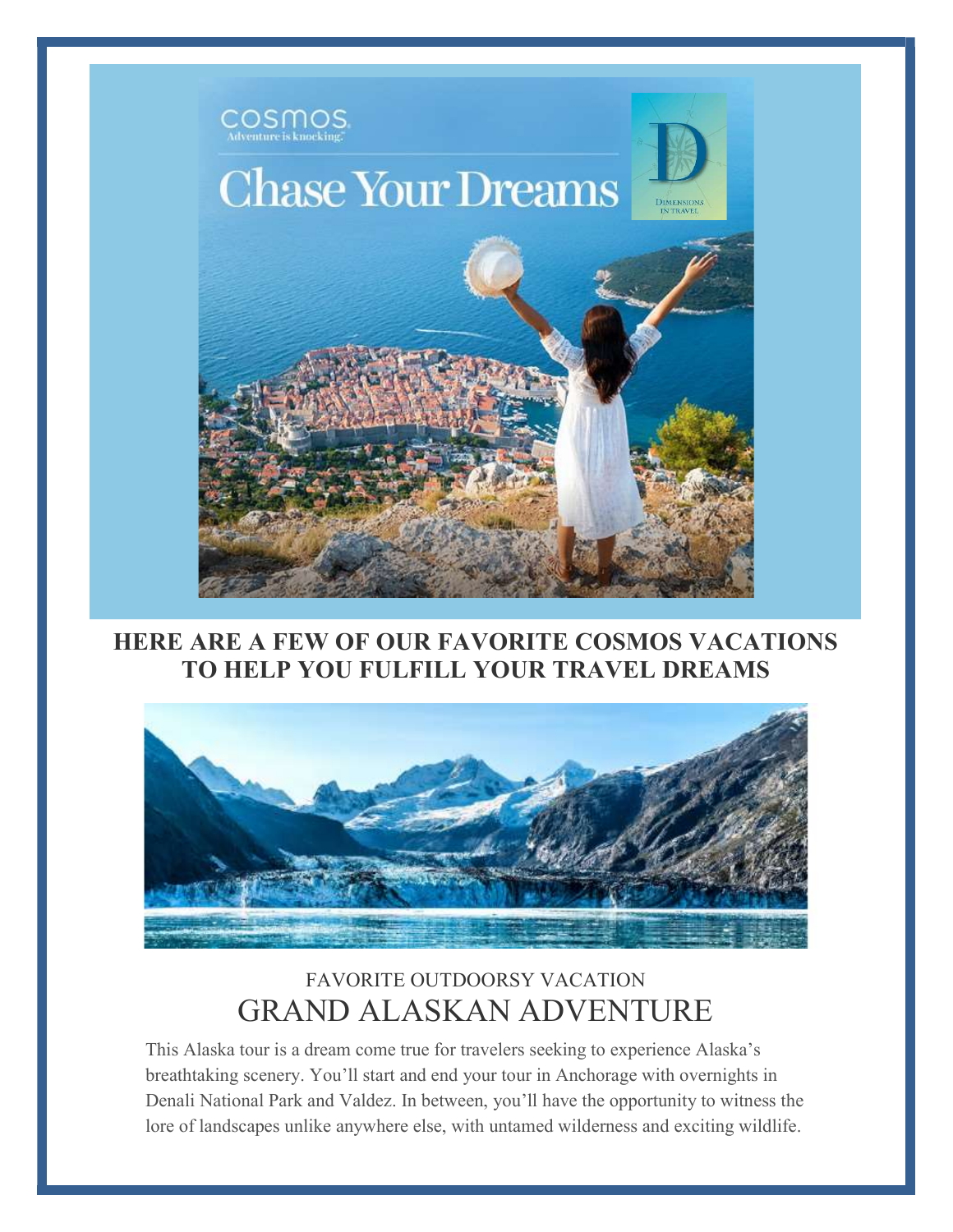

# FAVORITE OFF-THE-BEATEN-PATH GETAWAY SCENIC SLOVENIA & CROATIA

Spectacular natural scenery, historical sights and exciting cities await you on this tour through Mediterranean Eastern Europe, including Croatia, Bosnia-Herzegovina and Slovenia.



# FAVORITE BUCKET LIST ADVENTURE MYSTERIES OF THE INCA EMPIRE

On this Peru tour, delve into the past as you spend time in Lima, the Sacred Valley, Machu Picchu, Cusco and Lake Titicaca. Along the way, visit ancient ruins, see beautiful scenery and njoy the stories that bring these destinations – and tradition-rich cultures – to life.